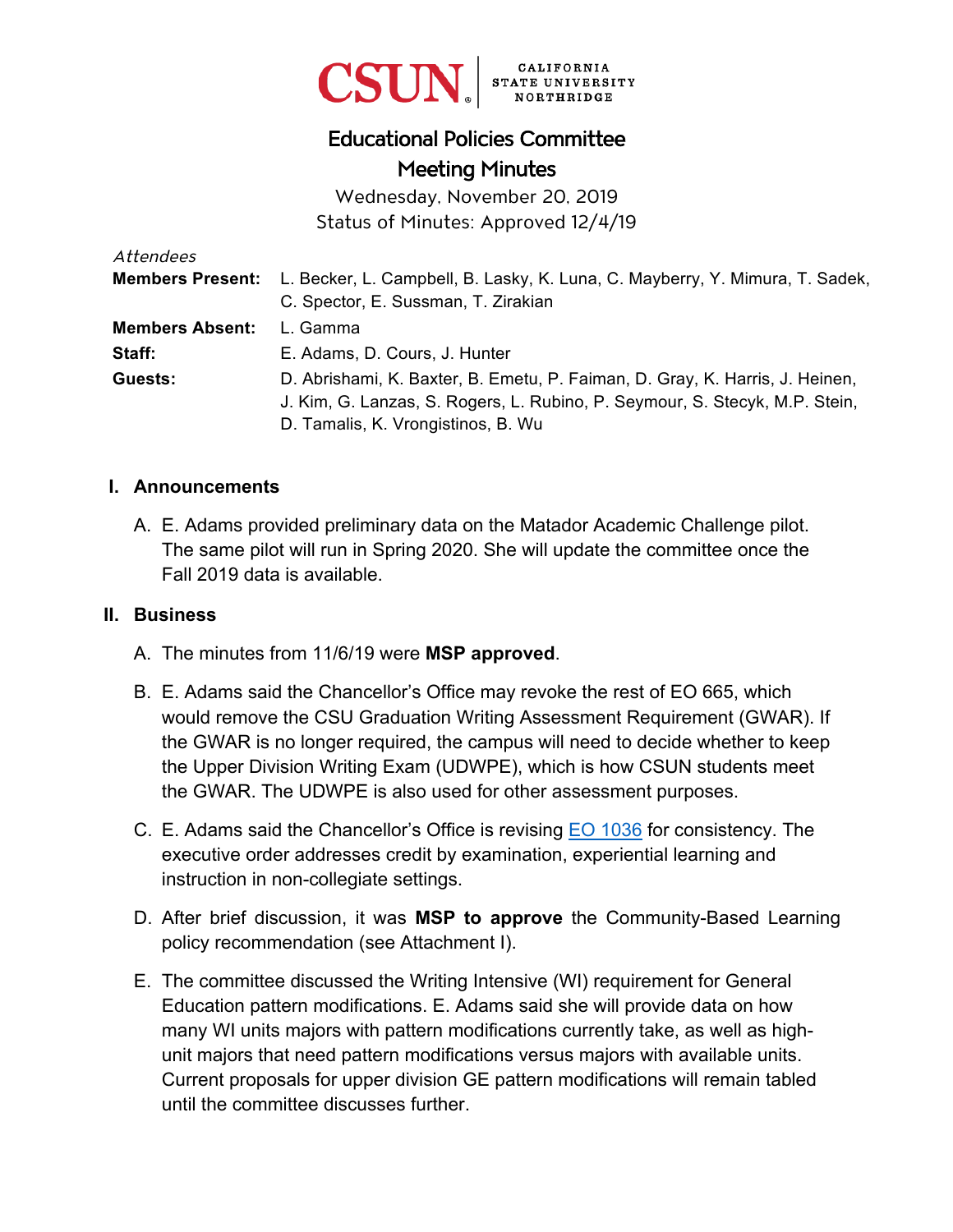F. College of Social and Behavioral Sciences

# *Anthropology*

## *Course Modifications*

- 1. ANTH 151 Introduction to Biological Anthropology (3). **MSP approved** with revisions.
- 2. ANTH 341 Bones: An Introduction to the Study of Human Remains (3). **MSP approved** with revisions.
- 3. ANTH 360 Immigration and Ethnicity (3). **MSP approved**.
- 4. ANTH 490A-E Seminar in Anthropology (3). **MSP approved** with revisions. *Program Modification*
- 5. Anthropology, B.A. **MSP approved** with revision to the catalog copy.

# *History*

# *Course Modifications*

- 6. HIST 161 Survey of the History of Latin America (3). **MSP approved**.
- 7. HIST 185 Civilization of the Middle East (3). **MSP approved**.
- 8. HIST 341 Modern Europe Since 1815 (3). **MSP approved**.
- 9. HIST 342 The World Since 1945 (3). **Tabled** for addition of all IC and WI SLOs in syllabus and matrix or explanation of how the course meets the IC SLOs.
- 10. HIST 345 War in History and Film. **MSP approved**.
- 11. HIST 370 Problems in American History to 1865 (3). **MSP approved**.
- 12. HIST 371 Problems in American History: 1865 to Present (3). **MSP approved**.
- 13. HIST 410 The Ancient Greek World (3). **MSP approved**.
- 14. HIST 411 The Roman World (3). **MSP approved**.
- 15. HIST 428 History of the British Empire (3). **MSP approved**.
- 16. HIST 436 African History Since the 19th Century (3). **MSP approved**.
- 17. HIST 444 Renaissance and Reformation (3). **MSP approved**.
- 18. HIST 446 19th Century Europe (3). **MSP approved**.
- G. College of Health and Human Development

# *Child and Adolescent Development*

# *Course Modification*

1. CADV 150 – Foundations of Child and Adolescent Development (3) **Withdrawn**. *Communication Disorders and Sciences* 

# *New Course*

2. CD 133 – Survey of Communication Disorders (3). **MSP approved**.

# *Family and Consumer Sciences*

# *New Courses*

3. FCS 256 – Global Fashion Production (3). **MSP approved** with addition of impact statement.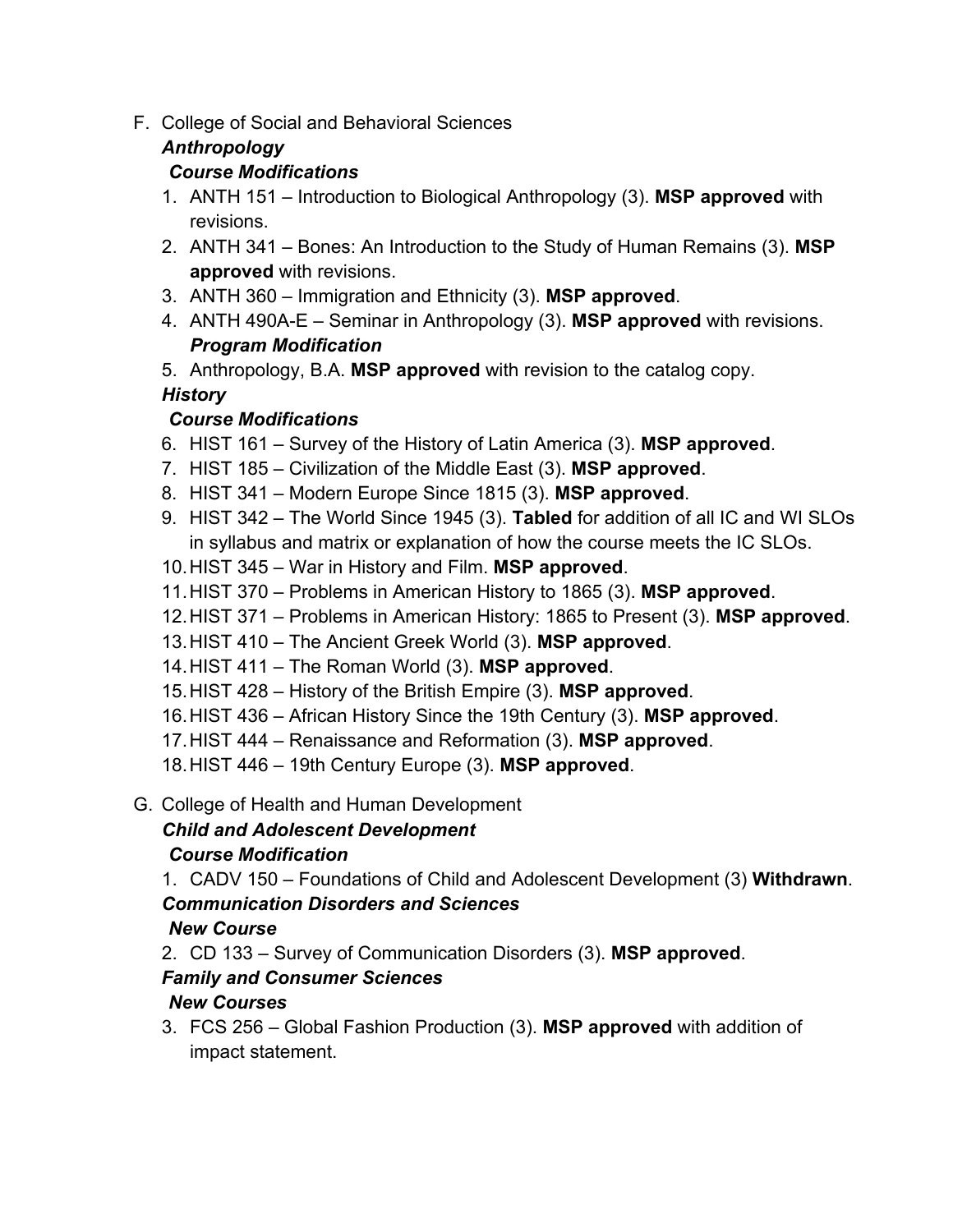- 4. FCS 357 Apparel and Human Behavior (3). **Tabled** for addition of WI SLOs and explanation of assignments in syllabus. *Course Deletion*
- 5. FCS 353 Apparel and Human Behavior (3). **Tabled**.

### *Program Modifications*

- 6. Apparel Merchandising Minor. **Tabled**.
- 7. Family and Consumer Sciences, B.S. Apparel Design and Merchandising Option. **Tabled**.
- 8. Family and Consumer Sciences, B.S. Consumer Affairs Option. **Tabled**.

### *Health Sciences*

#### *New Course*

9. HSCI 369 – Public Health Strategies in HIV and STI Prevention (3). **Tabled** for additional WI information in syllabus.

### *Program Modifications*

10. Health Administration, B.S. **MSP approved** with revisions to catalog copy.

### *Kinesiology*

### *New Course*

11.KIN 349L – General Medical Conditions Laboratory (1). **Tabled** for corrections to syllabus.

#### *Course Modifications*

- 12. KIN 349 General Medical Conditions (3). **MSP approved**.
- 13. KIN 377 Motor Learning and Control (3). **Postponed** due to lack of time.
- 14. KIN 479 Perception and Movement (3). **Postponed** due to lack of time.

### *Program Modifications*

- 15. Athletic Training, B.S. (KIN 349/L). **Postponed** due to lack of time.
- 16. Athletic Training, B.S. (KIN 123A and KIN 377)
- 17. Kinesiology, B.S. Applied Fitness and Active Lifestyle Development Option. **Postponed** due to lack of time.
- 18. Kinesiology, B.S. Dance Option. **Postponed** due to lack of time.
- 19. Kinesiology, B.S. Exercise Science Option. **Postponed** due to lack of time.
- 20. Kinesiology, B.S. Physical Education Option. **Postponed** due to lack of time.
- 21. Kinesiology, B.S. Sport Studies Option. **Postponed** due to lack of time.